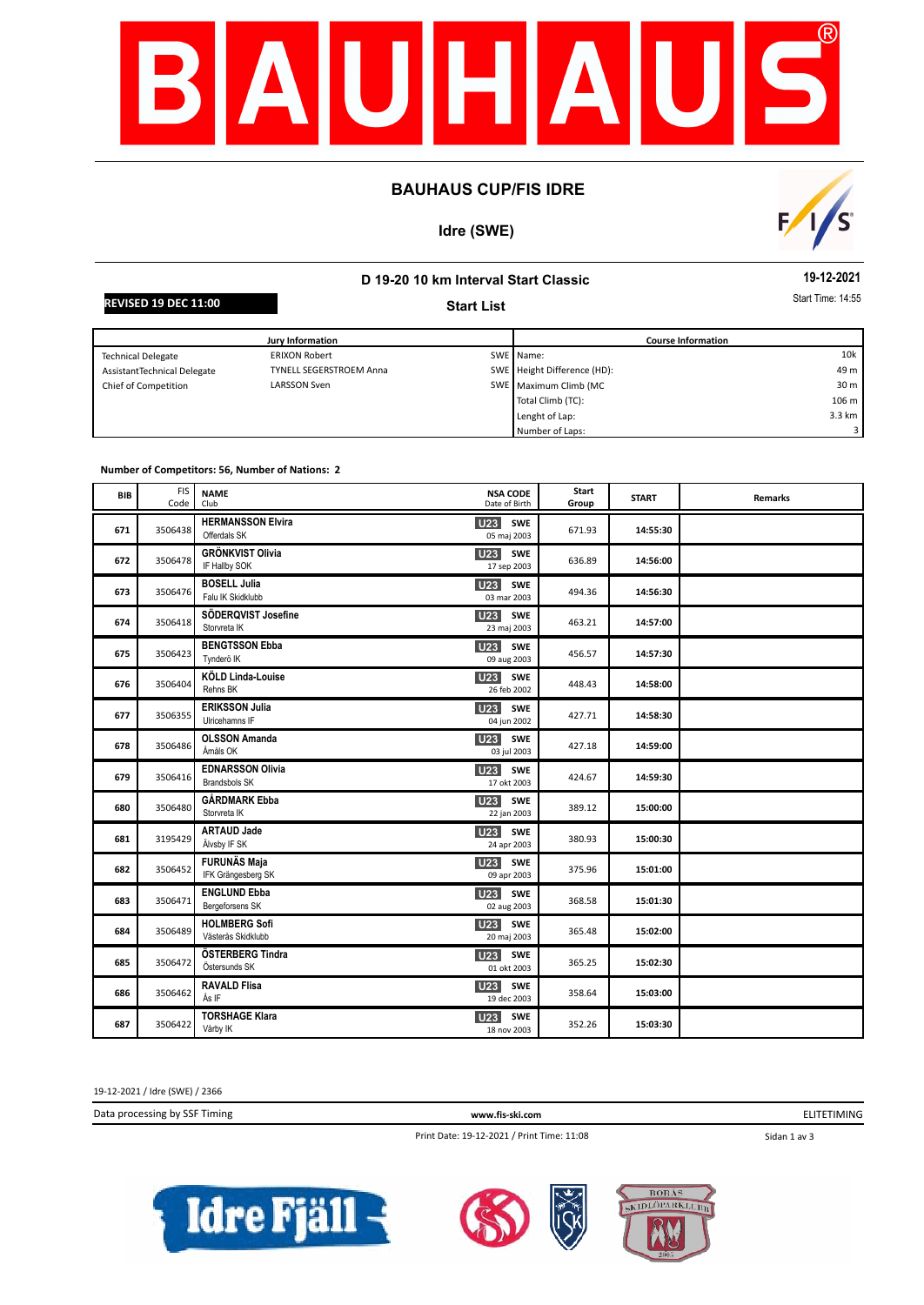

### **BAUHAUS CUP/FIS IDRE**

**Idre (SWE)**



# **D 19-20 10 km Interval Start Classic**

**REVISED 19 DEC 11:00** Start **Contract Time: 14:55** 

**Start List**

**19-12-2021**

**Number of Competitors: 56, Number of Nations: 2**

| BIB | <b>FIS</b><br>Code | <b>NAME</b><br>Club                                | <b>NSA CODE</b><br>Date of Birth             | Start<br>Group | <b>START</b> | <b>Remarks</b> |
|-----|--------------------|----------------------------------------------------|----------------------------------------------|----------------|--------------|----------------|
| 688 | 3506442            | <b>HOLMGREN Emma</b><br>Bergeforsens SK            | <b>U23</b><br><b>SWE</b><br>28 jan 2003      | 348.82         | 15:04:00     |                |
| 689 | 3506380            | <b>MODIN Elin</b><br>Sollefteå Skidor IF           | <b>U23</b><br><b>SWE</b><br>24 aug 2002      | 318.07         | 15:04:30     |                |
| 690 | 3506457            | <b>WIDHOLM Alice</b><br>Lidköpings VSK             | U23 SWE<br>28 feb 2003                       | 312.82         | 15:05:00     |                |
| 691 | 3506463            | <b>BJÖRNSDOTTER Alba</b><br>Järpens SK             | U <sub>23</sub><br><b>SWE</b><br>01 jun 2003 | 309.37         | 15:05:30     |                |
| 692 | 3506361            | ÖHRN Agnes<br>Bergeforsens SK                      | U23 SWE<br>01 sep 2002                       | 294.53         | 15:06:00     |                |
| 693 | 3506448            | <b>NILSSON Evelina</b><br>IFK Umeå                 | U23<br><b>SWE</b><br>16 apr 2003             | 291.89         | 15:06:30     |                |
| 694 | 3506392            | <b>NORRBY-RYDIN Amanda</b><br>Tranemo IF Skidklubb | <b>U23</b><br><b>SWE</b><br>08 nov 2002      | 288.90         | 15:07:00     |                |
| 695 | 3506353            | <b>ERIKSSON Alva</b><br>Sollefteå Skidor IF        | <b>U23</b><br><b>SWE</b><br>19 feb 2002      | 279.73         | 15:07:30     |                |
| 696 | 3506381            | <b>HÖGLUND Emma</b><br>Sollefteå Skidor IF         | U23<br><b>SWE</b><br>14 mar 2002             | 268.51         | 15:08:00     |                |
| 697 | 3506426            | <b>TÖRNQVIST Elin</b><br>Garphyttans IF            | <b>SWE</b><br>U23<br>21 apr 2003             | 256.16         | 15:08:30     |                |
| 698 | 3506364            | <b>JONSSON Anna</b><br>Duveds IF                   | U23<br><b>SWE</b><br>08 maj 2002             | 253.88         | 15:09:00     |                |
| 699 | 3506401            | PETTERSSON-WAARA Moa<br>Antnäs BK                  | U23 SWE<br>23 jan 2002                       | 253.64         | 15:09:30     |                |
| 700 | 3506346            | <b>ENGLUND Emelie</b><br>Bergeforsens SK           | U <sub>23</sub><br>SWE<br>07 mar 2002        | 253.22         | 15:10:00     |                |
| 701 | 3506464            | <b>SELMOSSON Ella</b><br>Lidköpings VSK            | U23<br><b>SWE</b><br>21 aug 2003             | 251.29         | 15:10:30     |                |
| 702 | 3506450            | <b>LARSSON Elsa</b><br>Gellivare Skidallians IK    | <b>U23</b><br><b>SWE</b><br>16 apr 2003      | 244.20         | 15:11:00     |                |
| 703 | 3506344            | <b>ANDERSDOTTER Anja</b><br>Garphyttans IF         | U <sub>23</sub><br><b>SWE</b><br>18 dec 2002 | 239.28         | 15:11:30     |                |
| 704 | 3506441            | <b>BJÖRK Lina</b><br>IFK Skövde SK                 | U <sub>23</sub><br><b>SWE</b><br>27 aug 2003 | 238.28         | 15:12:00     |                |
| 705 | 3506454            | <b>HERMANSSON Elsa</b><br><b>IFK Mora SK</b>       | U <sub>23</sub><br><b>SWE</b><br>14 apr 2003 | 237.44         | 15:12:30     |                |
| 706 | 3506445            | <b>PALLIN Amanda</b><br>Alnö SK                    | U23 SWE<br>01 apr 2003                       | 233.19         | 15:13:00     |                |
| 707 | 3506387            | <b>FORSMAN Hannah</b><br>Högbo GIF                 | <b>U23</b><br><b>SWE</b><br>16 feb 2002      | 225.35         | 15:13:30     |                |

19-12-2021 / Idre (SWE) / 2366

Data processing by SSF Timing **www.fis-ski.com**

ELITETIMING

Print Date: 19-12-2021 / Print Time: 11:08

Sidan 2 av 3